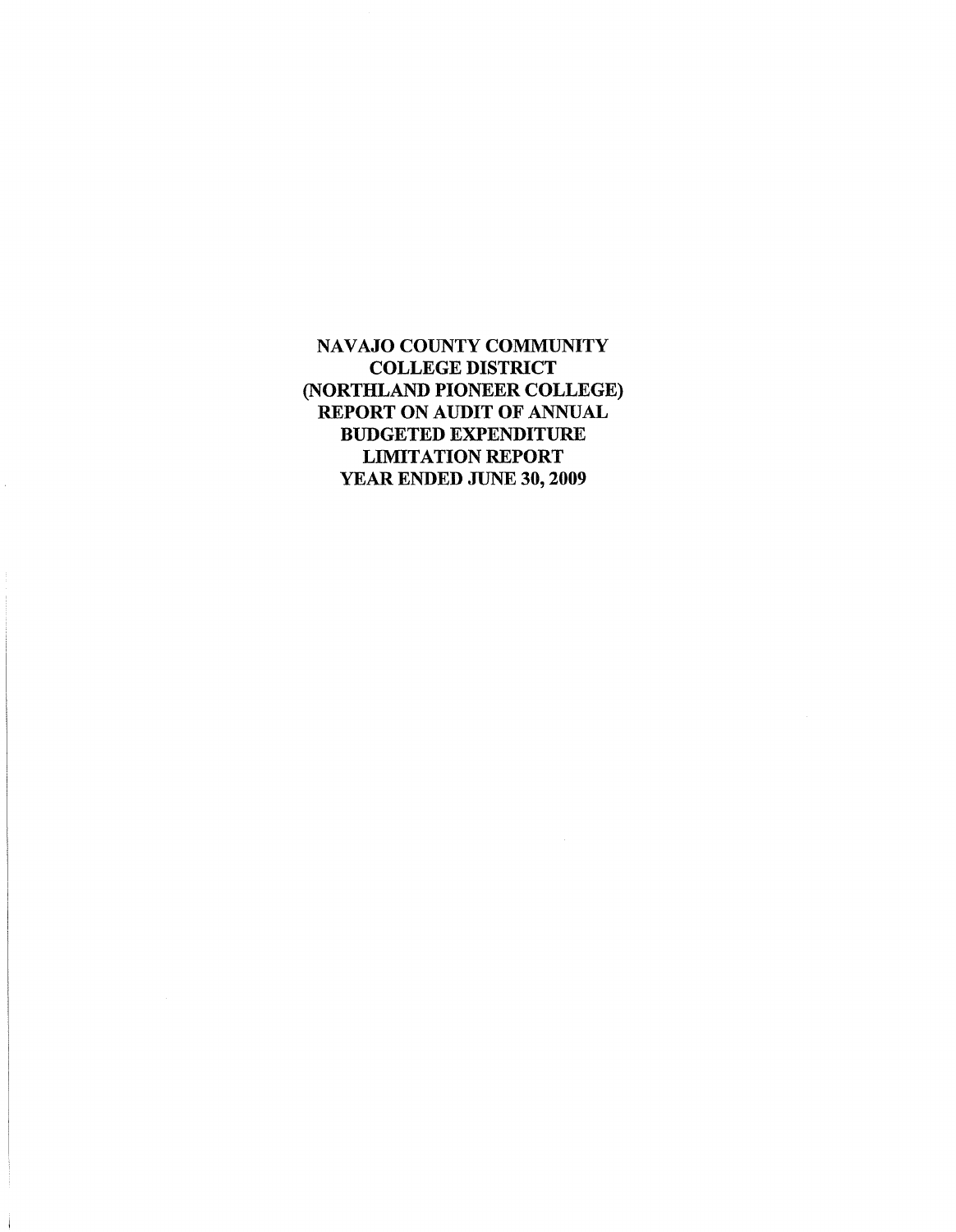# NAVAJO COUNTY COMMUNITY COLLEGE DISTRICT (NORTHLAND PIONEER COLLEGE) REPORT ON AUDIT OF ANNUAL BUDGETED EXPENDITURE LIMITATION REPORT YEAR ENDED JUNE 30, 2009

| <b>CONTENTS</b>                                         | <b>PAGE</b>   |
|---------------------------------------------------------|---------------|
| Independent Auditors' Report                            |               |
| Annual Budgeted Expenditure Limitation Report - Part I  | 2             |
| Annual Budgeted Expenditure Limitation Report - Part II | $\mathcal{R}$ |
| Notes to Annual Budgeted Expenditure Limitation Report  | 4             |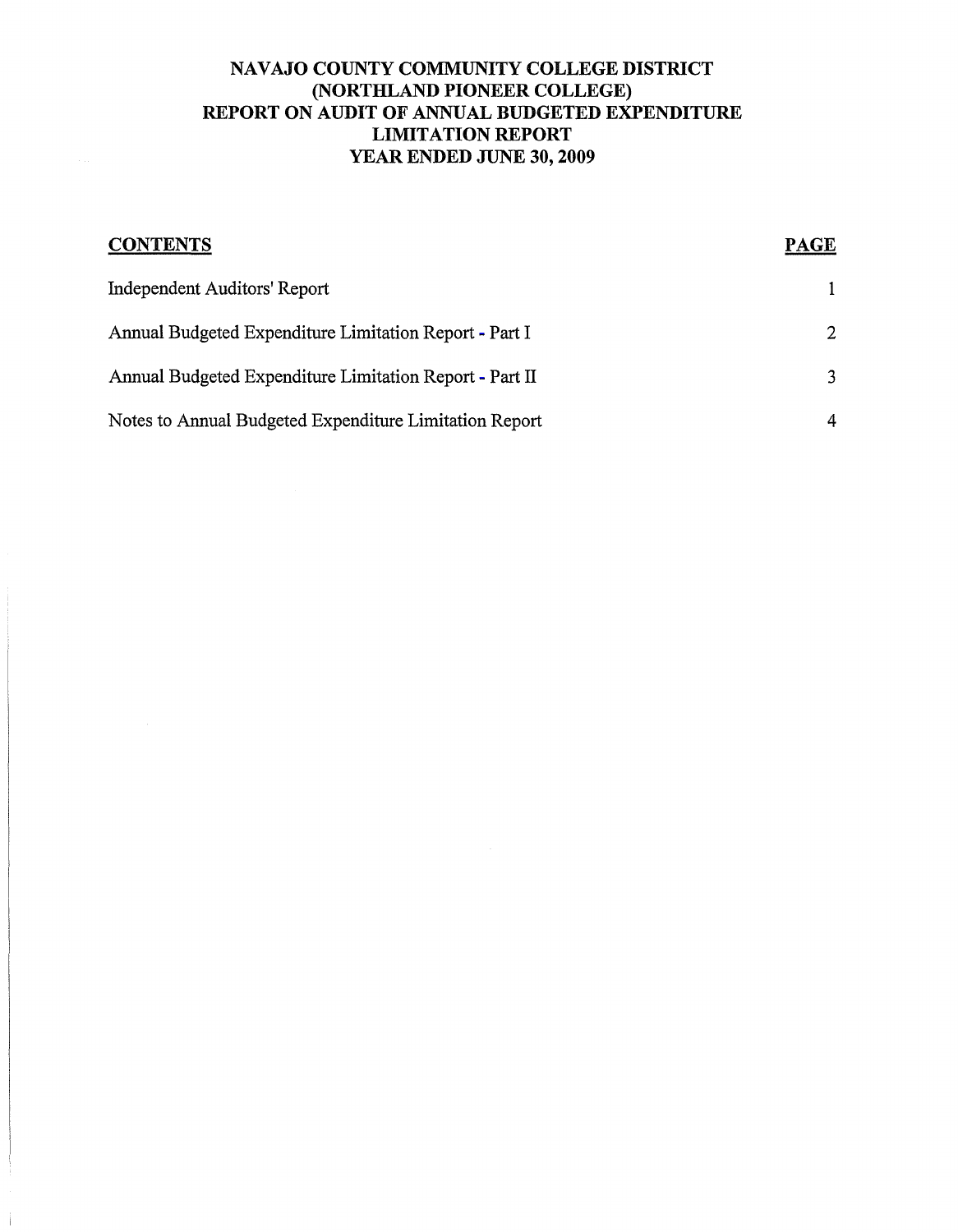

3033 N. Central Avenue, Suite 300 Phoenix, Arizona 85012 *Tel* (602) 277-9449 *Fax* (602) 277-9297

#### **INDEPENDENT AUDITORS' REPORT**

The Auditor General of the State of Arizona

The Governing Board of Navajo County Community College District

We have audited the accompanying Annual Budgeted Expenditure Limitation Report of Navajo County Community College District for the year ended June 30, 2009. This report is the responsibility of the District's management. Our responsibility is to express an opinion on this report based on our audit.

We conducted our audit in accordance with U.S. generally accepted auditing standards. Those standards require that we plan and perform the audit to obtain reasonable assurance about whether the report is free of material misstatement. An audit includes examining, on a test basis, evidence supporting the amounts and disclosures in the report. An audit also includes assessing the accounting principles used and significant estimates made by management, as well as evaluating the overall report presentation. . We believe that our audit provides a reasonable basis for our opinion.

The accompanying Annual Budgeted Expenditure Limitation Report was prepared for the purpose of complying with the uniform expenditure reporting system as discussed in Note 1, and is not intended to be a presentation in conformity with U.S. generally accepted accounting principles.

In our opinion, the Annual Budgeted Expenditure Limitation Report of Navajo County Community College District for the year ended June 30, 2009, referred to above presents fairly, in all material respects, the information required by the uniform expenditure reporting system on the basis of accounting described in Note 1.

This report is intended solely for the information and use of the members of the Arizona State Legislature, the Governing Board, and management, and for filing with the Auditor General of the State of Arizona, and is not intended to be and should not be used by anyone other than these specified parties. However, this report is a matter of public record, and its distribution is not limited.

Heinfeld, meech & Co., P.C.

HEINFELD, MEECH & CO., P.C. Certified Public Accountants

June 18,2010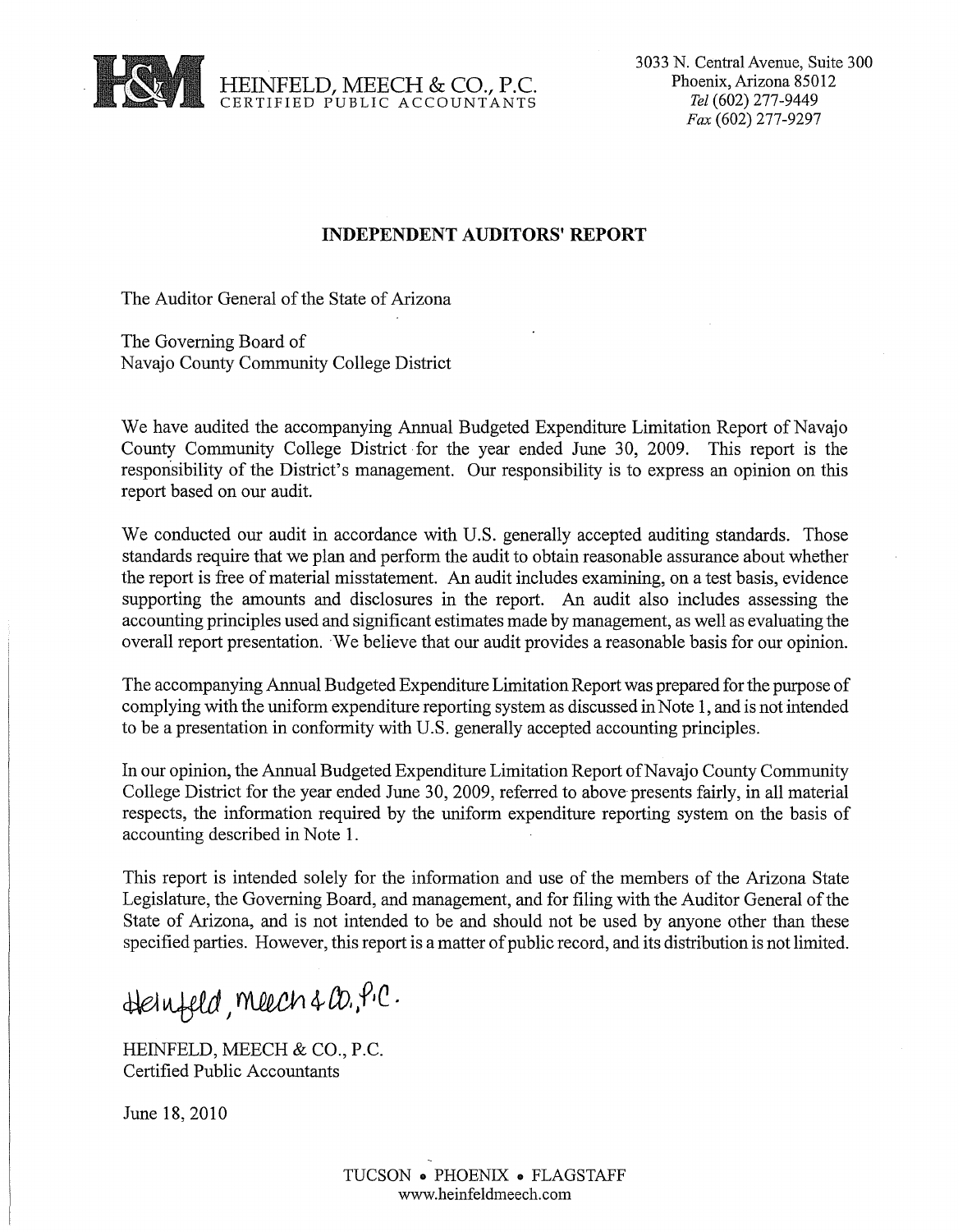#### <span id="page-3-0"></span>NAVAJO COUNTY COMMUNITY COLLEGE DISTRICT ANNUAL BUDGETED EXPENDITURE LIMITATION REPORT - PART I YEAR ENDED JUNE 30, 2009

|    | 1. Economic Estimates Commission expenditure limitation                                                                        |   | \$15,829,197 |
|----|--------------------------------------------------------------------------------------------------------------------------------|---|--------------|
|    | 2. Total amount subject to the expenditure limitation (from<br>\$16,404,066<br>Part II, Line C)                                |   |              |
|    | 3. Less expenditures of monies received pursuant to<br>Arizona Revised Statutes §15-1472 (workforce<br>453,912<br>development) |   |              |
| 4. | Adjusted amount subject to the expenditure limitation                                                                          |   | 15,950,154   |
| 5. | Amount over the expenditure limitation                                                                                         | S | 120,957      |

The District exceeded its expenditure limitation due to the expenditure of revenues received from retail bookstore transactions in the amount of \$1,326,751. See Note 7 for additional information.

I hereby certify, to the best of my knowledge and belief, that the information contained in this report is accurate and in accordance with the requirements of the muform expenditme reporting system.

,41' ' d <sup>~</sup>Signature of Chief Fiscal Officer: \_\_ V\_ ~;-il~'---'''''''<-'·~-''-(,{,~<P\_'---,~,-, ,.;.,:t(=ilJ",-L.--,~ f=~-\_\_\_\_\_\_\_ \_

Name and Title: V. Blaine Hatch, Vice President for Administrative Services

Telephone Number: (928) 524-7640 Date: June 18, 2010

See accompanying notes to report.

 $\sim 10^6$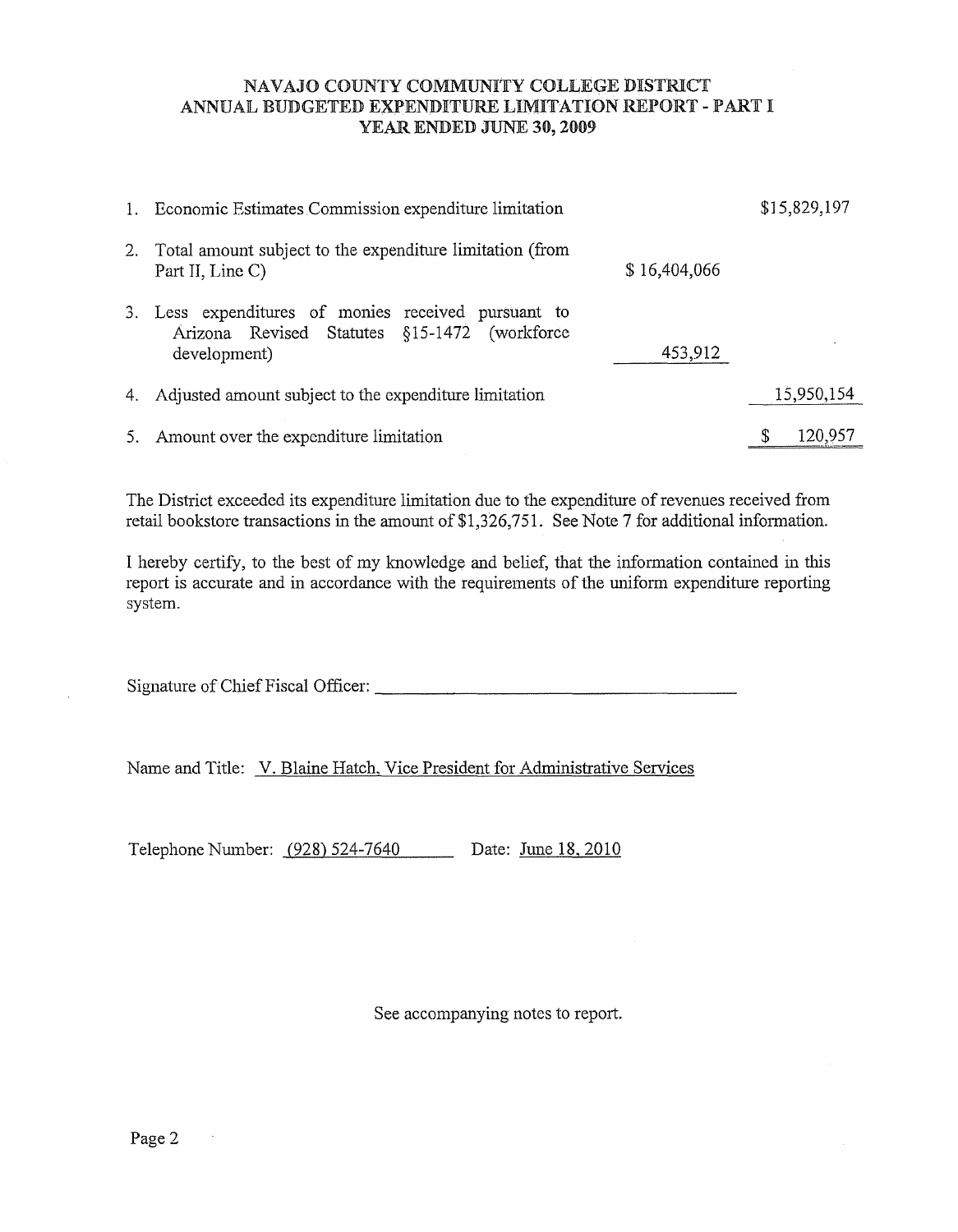#### **NAVAJO COUNTY COMMUNITY COLLEGE DISTRICT ANNUAL BUDGETED EXPENDITURE LIMITATION REPORT - PART II YEAR ENDED JUNE 30, 2009**

<span id="page-4-0"></span>

|                                                                                                                                            | <b>Current Funds</b> |                                        |                   | <b>Plant Funds</b> |                                             |              |  |
|--------------------------------------------------------------------------------------------------------------------------------------------|----------------------|----------------------------------------|-------------------|--------------------|---------------------------------------------|--------------|--|
|                                                                                                                                            | Unrestricted         |                                        |                   |                    |                                             |              |  |
| <b>Description</b>                                                                                                                         | General              | <b>Auxiliary</b><br><b>Enterprises</b> | <b>Restricted</b> | Unexpended         | <b>Retirement of</b><br><b>Indebtedness</b> | <b>Total</b> |  |
| A. Total budgeted expenditures                                                                                                             | \$<br>19,386,776     | 1,506,502<br>S.                        | \$5,461,188       | \$<br>755,247      | \$1,907,163                                 | \$29,016,876 |  |
| B. Less exclusions claimed:                                                                                                                |                      |                                        |                   |                    |                                             |              |  |
| 1. Debt service requirements on bonded indebtedness (Note 2)                                                                               |                      |                                        |                   |                    | 1,661,175                                   | 1,661,175    |  |
| 2. Debt service requirements on other long-term obligations (Note 2)                                                                       |                      |                                        |                   |                    | 245,988                                     | 245,988      |  |
| 3. Dividends, interest, and gains on the sale or redemption<br>of investment securities (Note 3)                                           | 197,330              |                                        | 9,534             | 7,520              |                                             | 214,384      |  |
| 4. Grants and aid from the Federal government (Note 4)                                                                                     | 980,372              |                                        | 4,009,693         |                    |                                             | 4,990,065    |  |
| 5. Grants, aid, contributions, or gifts from a private agency,<br>organization, or individual, except amounts received<br>in lieu of taxes |                      |                                        | 529,310           |                    |                                             | 529,310      |  |
| 6. Amounts accumulated for the purchase of land, and the<br>purchase or construction of buildings or improvements (Note 5)                 | 1,324,176            |                                        |                   | 247,727            |                                             | 1,571,903    |  |
| 7. Contracts with other political subdivisions (Note 4)                                                                                    | 2,152,481            |                                        |                   |                    |                                             | 2,152,481    |  |
| 8. Tuition and fees (Note 6)                                                                                                               | 552,182              |                                        | 695,322           |                    |                                             | 1,247,504    |  |
| Total exclusions claimed                                                                                                                   | 5,206,541            |                                        | 5,243,859         | 255,247            | 1,907,163                                   | 12,612,810   |  |
| C. Amounts subject to the expenditure limitation                                                                                           | 14,180,235<br>S.     | 1,506,502                              | 217,329           | 500,000            |                                             | \$16,404,066 |  |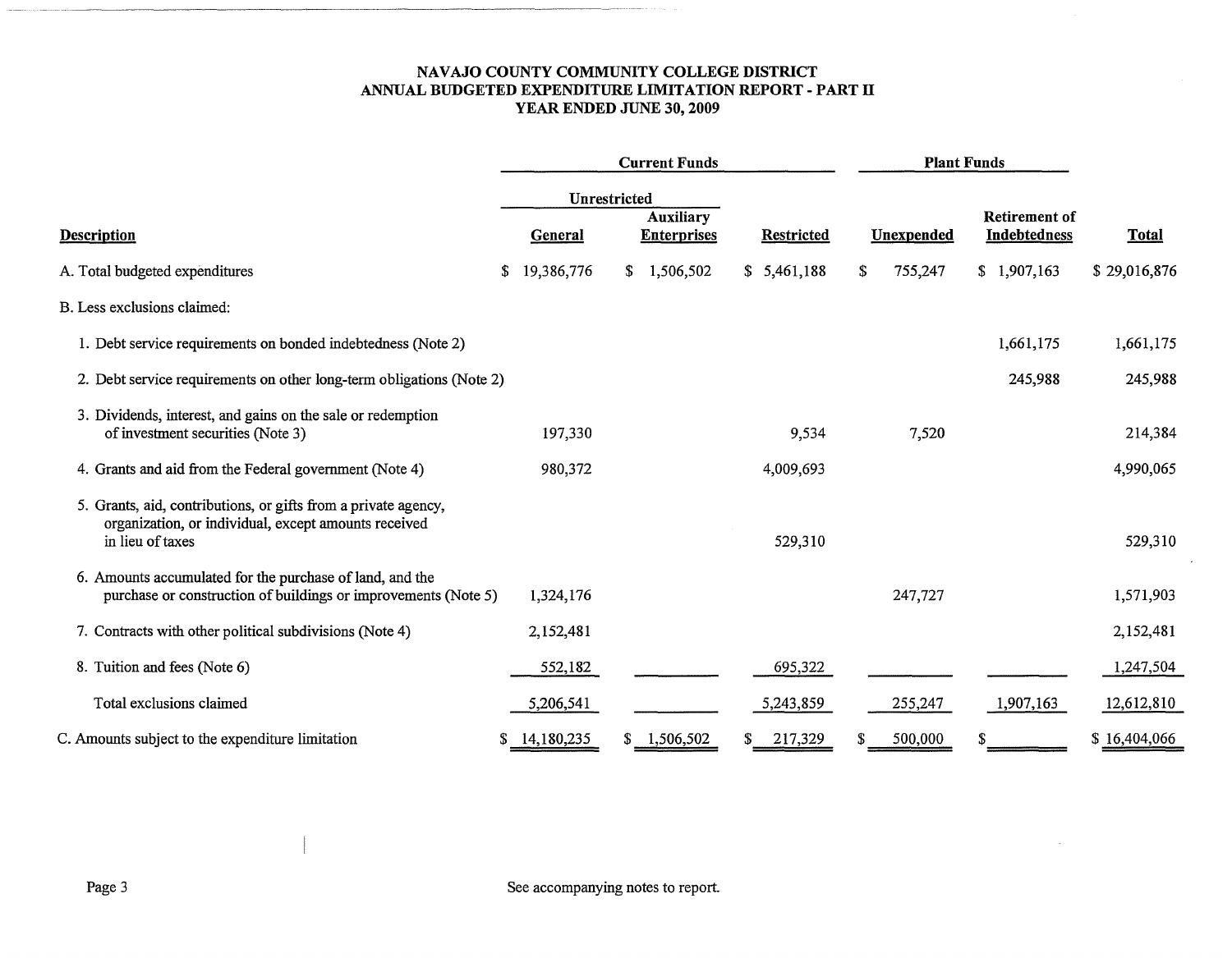## NAVAJO COUNTY COMMUNITY COLLEGE DISTRICT NOTES TO ANNUAL BUDGETED EXPENDITURE LIMITATION REPORT YEAR ENDED JUNE 30, 2009

#### NOTE 1 - SUMMARY OF SIGNIFICANT ACCOUNTING POLICIES

The Annual Budgeted Expenditure Limitation Report (ABELR) is presented on the basis of accounting prescribed by the Uniform Expenditure Reporting System (UERS), as required by Arizona Revised Statutes (A.R. S.) Section 41-1279.07, which excludes expenditures of certain revenues specified in the Arizona Constitution, Article IX, Section 21 from the total budgeted expenditures.

The information reported in both the ABELR and the financial statements is derived from the same underlying accounting data. However, the formats of the ABELR and the financial statements differ. The ABELR presents budgeted expenditures, The ABELR presents budgeted expenditures, exclusions, and amounts subject to the limitation by fund type as required by A.R.S. Section 41-1279.07. The financial statements present the net assets, changes in net assets, and cash flows in accordance with U.S. generally accepted accounting principles.

In accordance with UERS requirements, a note to the ABELR is presented below for any exclusion reported in the total column on Part II that cannot be traced directly to an amount reported in the annual financial statements.

- NOTE 2 Exclusions claimed for debt service requirements on bonded indebtedness and debt service on other long-term obligations are \$1,661,175 and \$245,988, respectively. Both amounts are included in the amounts reported as principal paid on capital debt and interest paid on capital debt on the Statement of Cash Flows - Primary Government.
- NOTE 3 The amount of \$257,027 was reported as investment income on the Statement of Revenues, Expenses, and Changes in Net Assets - Primary Government. Of this amount, all was claimed as an exclusion for dividends, interest, and gains on the sale or redemption of investment securities, except for \$42,643, which was unexpended and has been carried forward to future years.